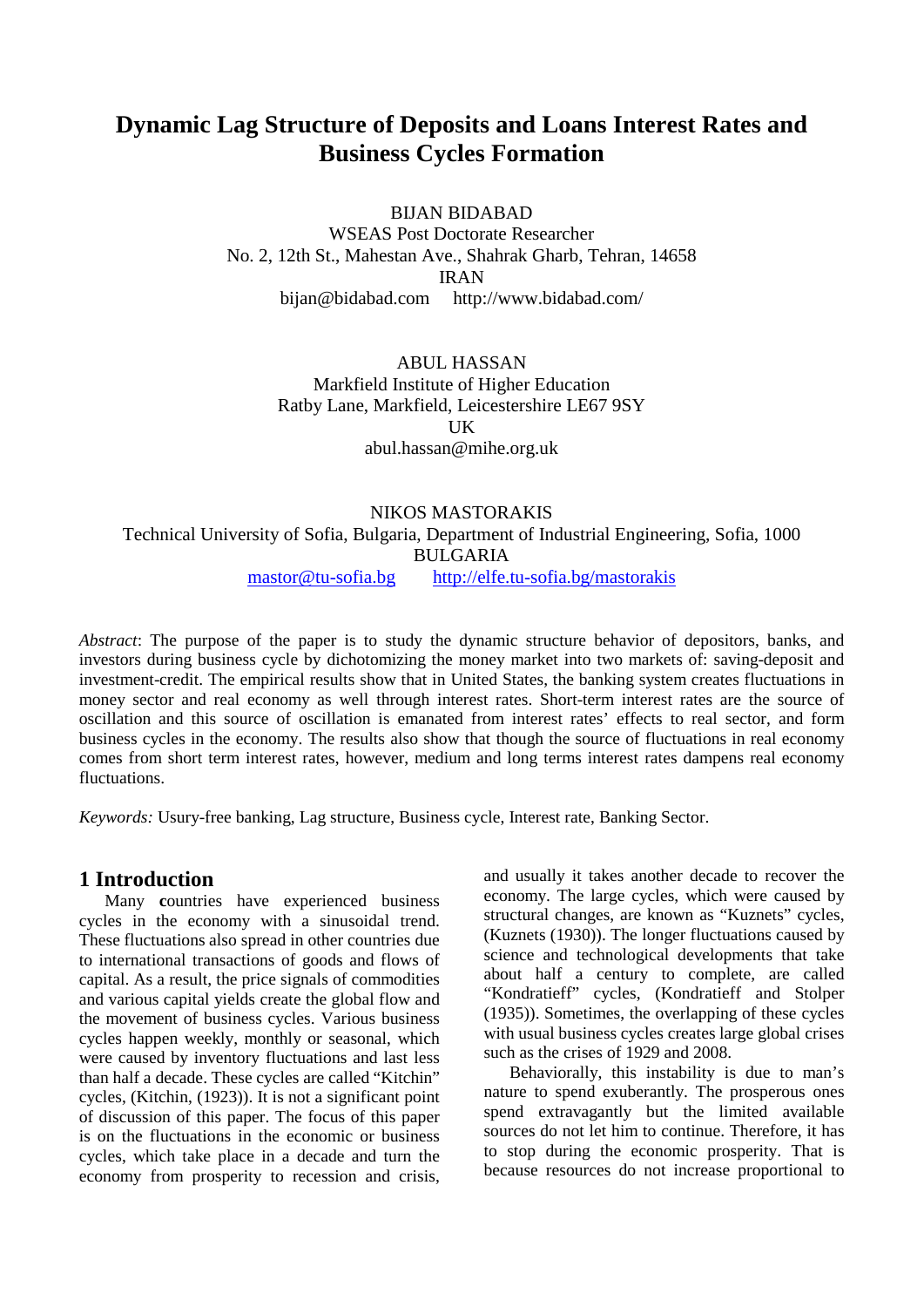people's economic activities. The scarcities of resources cause price increase and decrease of profit margin, which is the beginning of recession and the turning point of business cycle. This reasoning is actually emanates from human being nature; but technically speaking, the inconsistent timedstructure of loans and deposits forces banks (as intermediary between monetary resources and real sector activities) to experience different losses and profits at different times. In this paper, we are going to show that the time structure of loan and deposit burden financial loads to banks and form monetary oscillation. At the next stage, monetary oscillation affects real economy. Our methodology in this paper is to dichotomize banking activities into two markets of 1: saving supply and bank's deposit demand market and 2: investment demand and bank's credit supply. First market forms deposit interest rate and second market forms credit interest rate. In analysis of these two rates, we will show that if these two types of interest rates were timeinconsistent, then monetary fluctuation starts. As a result, the fluctuation is transmitted to real sector through saving and investment functions. Empirically we will test our hypothesis through estimating the characteristic roots of difference equations we derived from our theoretical analysis using USA 10 different interest rates.

#### **2 Business Cycle Theories**

 This phenomenon was realized for the first time by Juglar (1862) for spans of 8-11 years. Later, several theories were introduced about business cycles, which studied business cycle from different points of view. Schumpeter (1954) described the four stages of business cycle. The first stage of prosperity wherein there is an increase in production and prices and decrease of interest rate. During the second stage of recession wherein the production and prices decrease but interest rate increases until the third stage is reached of crisis due to collapse in stock market and bankruptcy. The recovery begins during the fourth stage, which is accompanied by stock exchange prosperity and the increase of output, demand and prices.

 Goodwin (1949, 1991) believes that the reason for business cycles is the gap between income distribution between the profit of investors of economic firms and the earnings of labor force. When the economy has a high employment rate, the labor demand increases but the workers cannot ask for higher wages as the labor contracts are annual or have fixed periods and wages can only be changed after the end of the contract period. The reverse happens during recession. Therefore, the income of the labor force is adjusted with the income of capital factor after a time lag, which creates a cyclical behavior for matching production with consumption and ultimately shapes the cycle. Although Goodwin's theory has time dynamism, but mathematically its simple form gives a first order difference equations. Although these equations have time ascending or descending trend, and are converging or diverging trends, but cannot obtain time oscillatory trends. The difference equation should be at least of second order to create sinusoid trends. Some economists believe that the reason for business cycles is technological shocks (Real Business Cycle Theory. Kydland and Prescott (1982)), and the others believe that they are created by political parties and political decision cycles, (Political Business Cycle. Partisan Business Cycle, Michal Kalecki). Marxists believe it as the essence of capitalism, and neoclassic economists believe that the decrease of labor purchasing power is the reason for capitalistic crises.

 By scrutinizing the nature of unstable and sinusoid movement of economic activities, we realize that the nature automatically leads to situations in which economy turns from prosperity to recession and crisis and back to prosperity. Some believe the reason behind this sinusoid movement is inventory operation and supply flow. That is, when the economy produces more than consumption, goods are accumulated in the warehouses and the producer has to decrease price to sell the inventory. The decrease in price and the large accumulated inventor loosens production in turn compelling the producer to decrease production and thus decreases the income of factors of production (labor, capital and others). That is to say, income at macro level will decrease the demand for goods and services. The lower demand will decrease price and economic firms will face more recession. This phenomenon goes ahead until recession changes to crisis. During this stage, production continues to decrease, but practically the trend of price decrease continues or stops. Price reaches production cost and therefore, it is not possible for the producer to decrease the price below the production cost leading to cessation of production and many inefficient firms may become bankrupt and total supply in the country will decline. The decrease in supply in turn is followed by increase in price and persuades production, which increases income of factors of production in the next stage and is followed by more price increase. As a result, the economy may move from crisis to prosperity until we reach the beginning of next business cycle. This is followed by recession and the cycle repeats itself.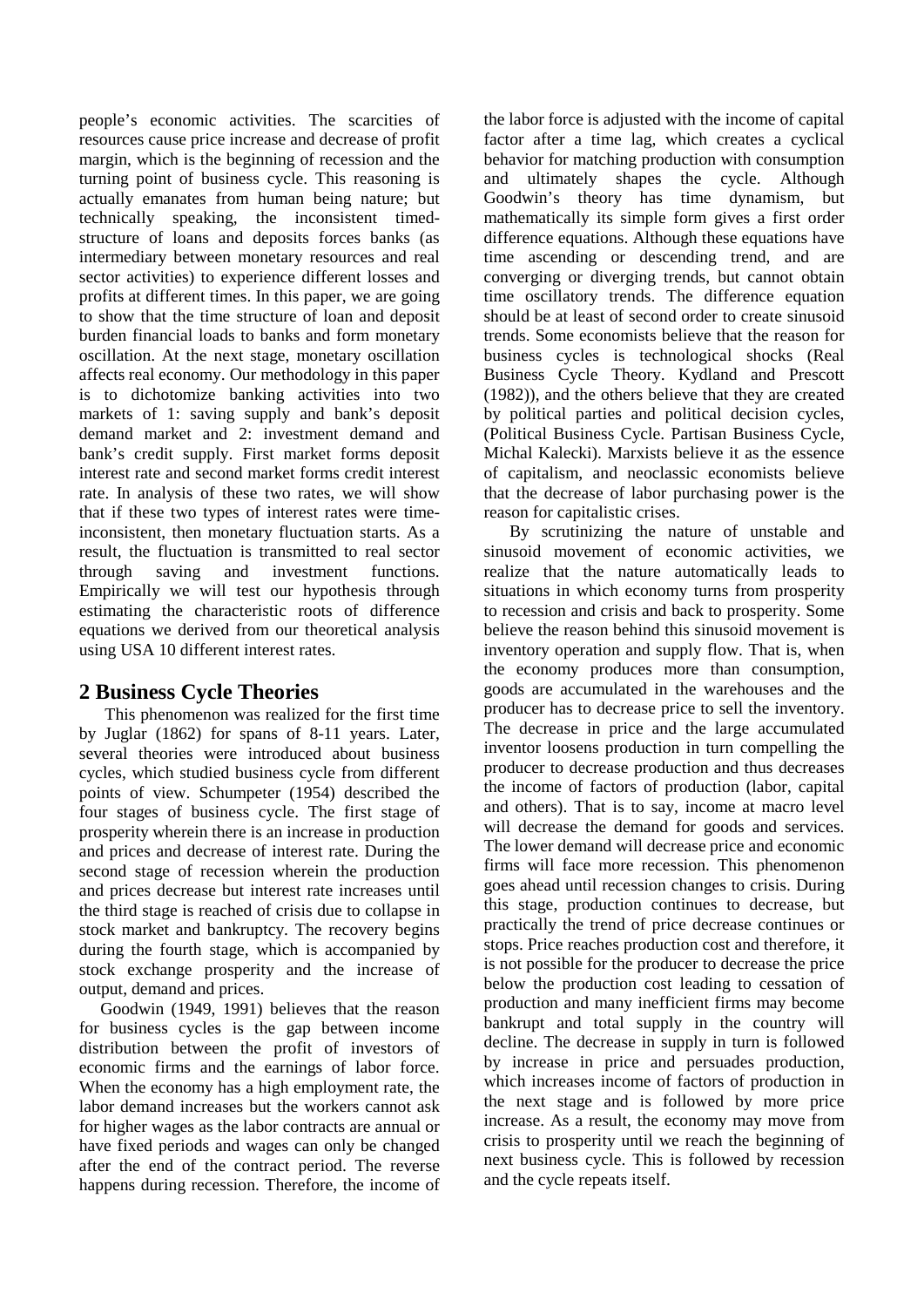According to Keynesian Economists such as Samuelson (1939), fluctuation in total demand causes the economy to reach equilibrium in a short period, which is not in equilibrium at full employment. The motivation to obtain full employment in equilibrium and the inefficient excessive use of resources and factors of production and production capacity will lead to business cycles. Keynesian theories believe that the lack of enough effective demand in the economy is an indigenous cause for crises while Classic and Neoclassic economists believe exogenous factors are the causes of business cycles. They believe supply will create its own demand (Say's Law). According to these two views, interference of government policies will have a positive or a negative effect in avoiding crises resulting in different policy. The former offers financial policy and the latter offers monetary policy. Paul Samuelson's (1939) Oscillator Model describes Keynesian analysis based on multiplier effect (on consumption) and accelerator (in investment) which create cycles through changes of total demand components. The struggle between Keynesian and Classic economists can be introduced in this discussion. Keynes (1936) believed when the economy is in liquidity trap, or there is no coordination between saving and investment, in order to obtain equilibrium in money market, it is necessary to obliterate interest rates. In this situation, it is not possible to use monetary policies to overcome crisis because interest rate is zero. Essentially, the liquidity trap occurs due to the poor relationship between return rate of production in real sector and interest rate. That is to say, the interest rate has decreased to a very low figure, regardless of productivity rate. One of the reasons behind this situation is the increase of investment risk, which decreases the net investment yield. The point is that, if it were possible to make negative interest rate in the economy, which is practically impossible, monetary policy would be capable of overcoming crisis. Therefore, national policies are recommended which are conducted in Group 20 by injecting about US\$5 trillion to overcome the present crisis. This method practically causes the crisis stricken economies to overcome the crisis. In order to achieve this, it is necessary to wait for about half a decade until economic mechanisms lead the economy to prosperity through natural ways. The overview of economic variables in the last decade shows the same in comparison with 1920 crisis. The sever oil and grains prices increase and successive draughts and unexpected ecological and meteorological events had increasing effects on this crisis. Similar conditions of the present crisis were also seen in the crisis of 1920 decade. Also during that period, interest rate was severely reduced, but the economic conditions were so bad that even the low price of capital could not allocate adequate resources for production. Therefore, to recover the global economy we have to wait like the financial policy, which took about a decade to recover the global economy from crisis.

# **3 Money Market and the Role of Banks in Creation of Economic Cycles**

 The essential solution to overcome the crisis is to reform of monetary and banking structure. Some theories such as Austrian Business Cycle Theory (Block and Barnett (2007)) suggest that banking structure is one of the factors to create crisis. In spite of excessive Inventory Theory, the variation of inventory is the effect of cycles, not its cause. Unlike the prevailed belief, the recent recession was not because of the recession in America housing market but rather it was the consequence of this crisis. We hypothesize that crisis is a result of structural behavior in money and banking sector. The theory of credit cycles by Irving Fisher (1933) is one of the interesting theories about the cause of business cycles. He believed that credit cycles are the starting reason for economic cycles. Accordingly, the net increase of credits and the debts as a percentage of GDP creates economic prosperity, and vice versa, the decrease of net credit, moves the economy towards recession and crisis. In direction of Fisher theory, Minsky (1992) puts financial instability hypothesis forward and developed Fisher theory by describing credit bubbles and the burst of these bubbles and their effects on economic cycles. He believes that the reason is the accumulated debts to banks. In this connection the Austrian school of thought (Ludwig von Mises and Friedrich Hayek works) can be put forward which believes that the cause of credit changes is the monetary expansionary policies of central banks. This school refers to the role of interest rate as the price of capital for investment and agrees that in an open economy without central bank, interest rate describes the real time preference of borrowers and lenders. Nevertheless, central bank disturbs this equilibrium between them and inevitably creates fluctuations in the economy. When Fisher put forward this theory, the dynamic mathematical tools such as difference equations had not been invented and used yet. If difference equations which was set forth in 1950s (by Baumol (1958), Baumol and Turvey (1951)) were introduced into economic analysis a few decades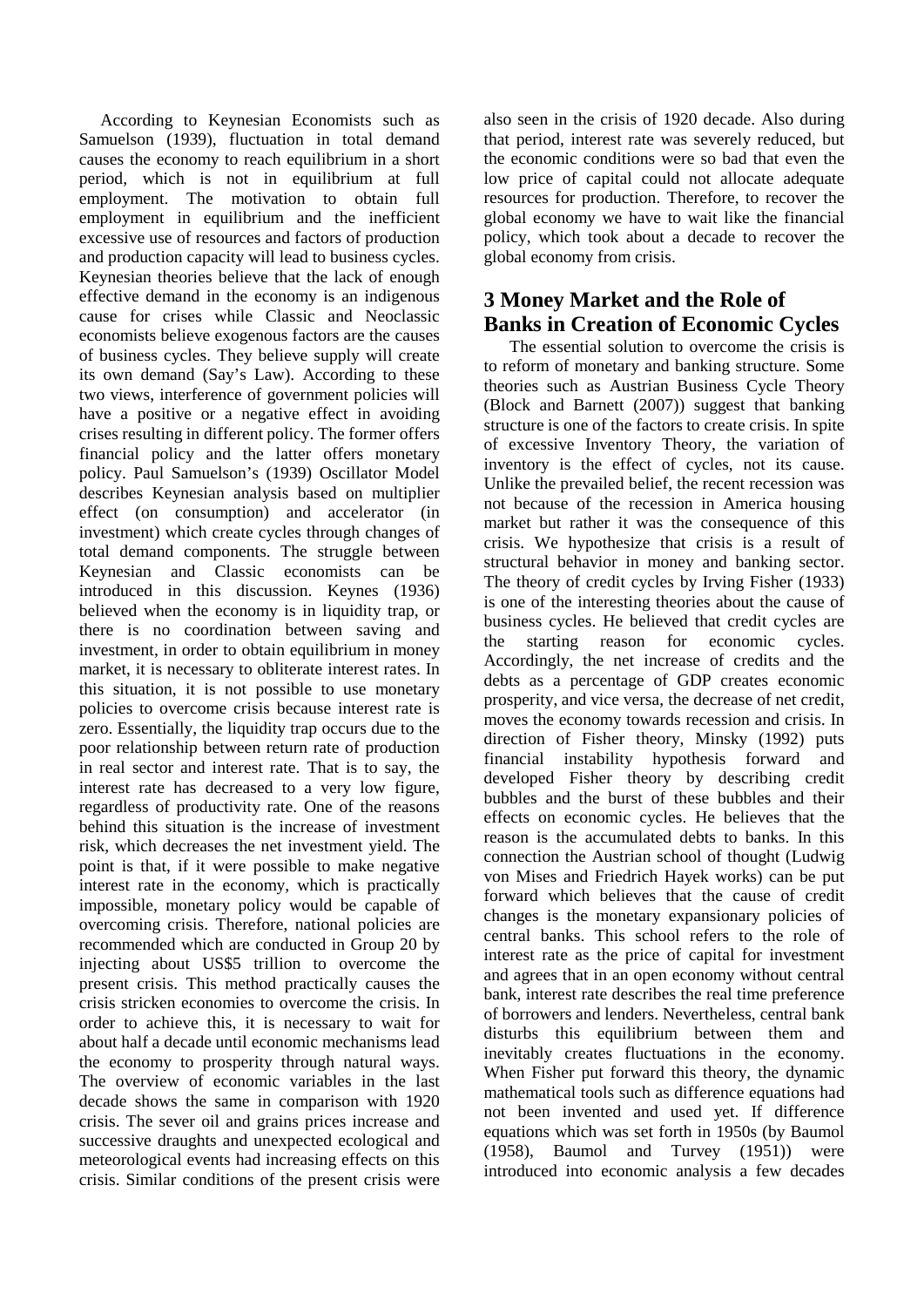earlier, by using this tool, Fisher could conclude the occurrence of crisis, as he explained the richest monetary theory of The Quantitative Theory of Money with the help of Balance Law from physics.

 Recent researches such as Beaudry and Guay (1996) have also touched some aspects of the relation between interest rate and business cycle; but no one of them looks at the problem as is discussed in this paper. Beaudry, and Guay (1996) document the extent to which the predictions of standard Real Business Cycle (Kydland, and Prescott (1982)) models are incompatible with observed movements in real interest rates. That is why this study just tries to show the co-movements between interest rates and output and not the causes. Theoretically, world real interest rate is an important mechanism by which foreign shocks are transmitted to small open economies. Blankenau et al (2001) express that while the world real interest rate is potentially an important mechanism for transmitting international shocks to small open economies, much of the recent studies show that this mechanism has little effect on output, investment, and net exports. Although their study confirms the effect of interest rate shock on real economy, but looks for transmission channel. Furthermore, Ivanova et al (2000) have studied the comparative performance of a number of interest rate spreads as predictors of the German inflation

and business cycle in the post-Bretton Woods era.<br>Generally, contemporary macroeconomi Generally, contemporary macroeconomics discusses in a single money market, we will further divide it into two separate markets where banks operate as intermediary between them. Dichotomization of bank's activities into two markets of "saving supply versus bank's deposit demand" and "investment demand versus bank's credit supply" is new to literature. The only seen background can be found in Bidabad (2006) as an equations block in macroeconometric model of Iran which used this dichotomization essentially for the first time. In other words, the demand of the bank for deposits is at one side of the bank, which intersects with the supply of deposits and fixes interest rate, which is called deposit interest rate. On the other hand, bank creates another market by supplying funds for credit finance and its intersection with demand for credit facilities creates the interest rate for credit facilities. That is to say, bank stands between two markets of supply and demand of money funds. Now suppose the consumption increases, the deposit supply will fall. This will increase the deposit interest rate. The increase in deposit interest rate cannot instantly increase credit interest rate because credit contracts have been fixed for a period and bank has to wait for the duration of the contract before increasing the rate in new contracts for credit facilities and subsequently, the interest rate for credit facilities will increase in the economy. A bank may face losses during this period and after a time lag will compensate it by the increase of credit facility rate. Although this lag is not quite visible for people, from economic point of view it creates a special dynamic relationship between supply and demand for capital. It can mathematically be shown that because of this lag, the relationship between these two variables is a second order behavioral difference equation. Second order difference equations have a wavy character, which creates cycles. Therefore, practically, the cycles created in the saving and families' consumption will transfer into the investment and production sectors.

 In other words, all fluctuations seen in real sector of the economy are induced by fluctuations in the money market. Monetarist theories have been carried out on this subject that if in the economy, fluctuations of the money sector decrease, many fluctuations of the real sector will tend to stabilize. The most important effect of elimination of usury or interest is the direct bridging of the investment sector to saving sector of the economy, (Bidabad (2004)). When banks try to maximize profit through optimizing their behavior, the intermediate sector (bank) acts as a separate sector of the economy and the differences created by them between interest rates of supply and demand of funds, create fluctuations in financial markets. Since loan contracts have maturity periods, changes in supply (sources) or demand (uses) sides of funds are transferred to the other side. This time lag creates continuous fluctuations in financial markets. This analysis can be seen in figure 1. Where:

- $S^B$  *Loan supply by banks*
- $S^S$  Fund supply by depositors<br> $D^L$  Loan fund demand
- Loan fund demand
- $D^B$  Bank demand for funds<br>  $r^S$  Saving interest rate
- **Saving interest rate**
- $r^L$ Loan interest rate
- $m^s$  Amount of saving
- $m<sup>B</sup>$  Amount of loans
- *R* Bank's revenue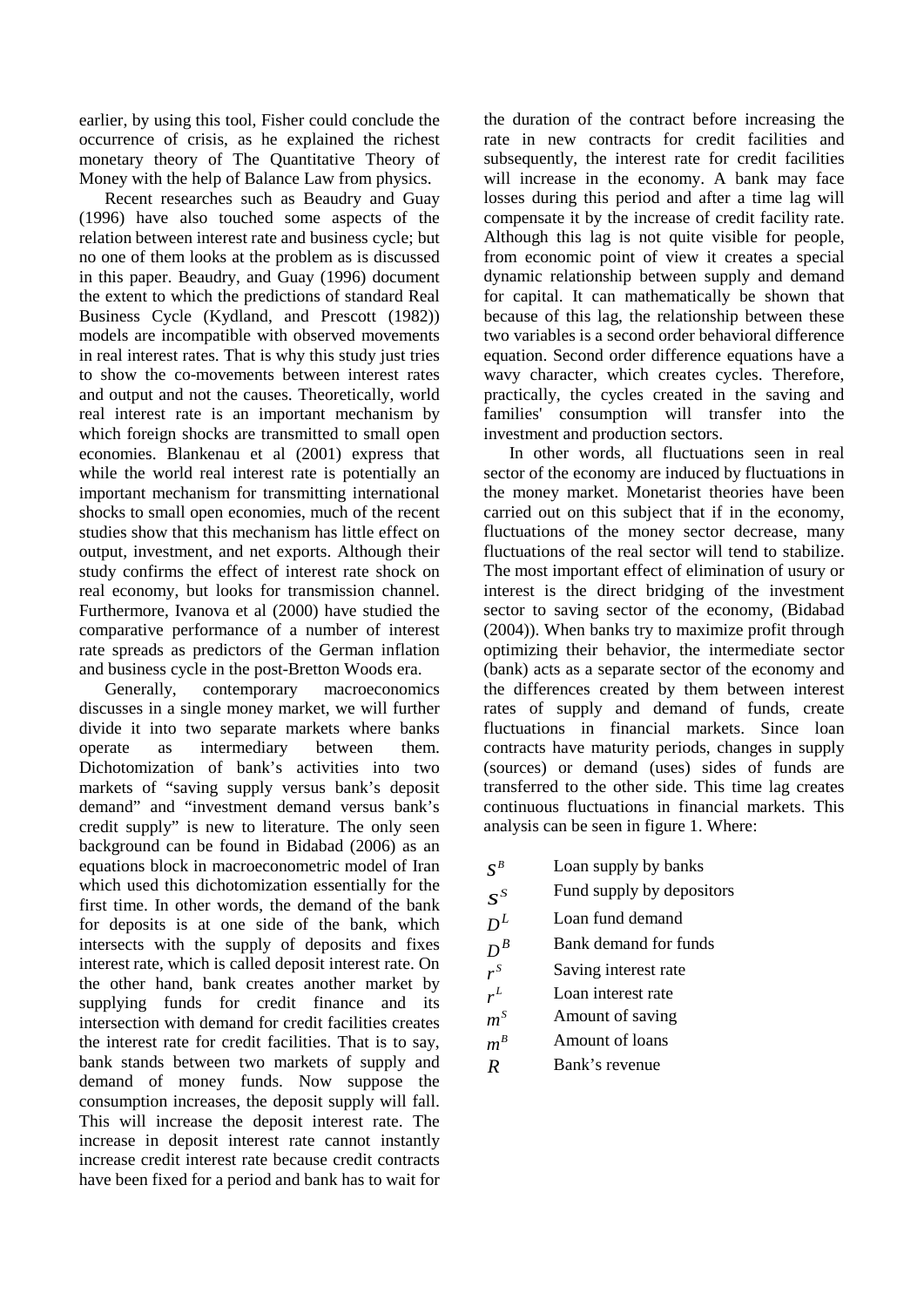

Bank's revenue at time t is equal to: (1) *S t S t L t*  $R_t = m_t^B r_t^L - m_t^S r_t^L$ 

At equilibrium, we have:

$$
m_t^B = D_t^L = S_t^B \tag{2}
$$

$$
m_t^S = D_t^B = S_t^S
$$
 (3)  
Now suppose a new condition in which demand for

loans decreases and  $D_t^L$  moves to left side to  $D_{t+1}^L$ . In the new equilibrium, if bank's revenue turns negative, we have:

$$
r_{t+1}^L < r_t^L \tag{4}
$$

Or:

$$
R_{t+1} = m_{t+1}^{B} r_{t+1}^{L} - m_{t}^{S} r_{t}^{S} < \circ \tag{5}
$$

Therefore, in respect of time-loan contracts of bank, bank has practically to compensate losses during t+1 period from other sources until the next period when  $D^B$  curve moves to the left hand side. That is to say:

$$
r_{t+2}^S > r_{t+1}^L \tag{6}
$$

$$
R_{t+2} = m_{t+1}^{B} r_{t+1}^{L} - m_{t+2}^{S} r_{t+2}^{S} > 0
$$
 (7)

By generalizing this hypothesis we clearly see that whenever shocks occur in deposit supply or demand for banks' credit facilities (loan), because of time contracts, these shocks will be transferred to the other market in the next period and the fluctuations transfer from market to market alternatively and permanently fluctuates other related markets.

By considering the sign of three equations of (1), (5) and (7), we can clearly see that the behavior of variable R is alternative in different time periods. The behavior of the two markets described above can be drowned according to Cob-Web model which creates different fluctuation according to the gradient of different parts of supply and demand curves.

 The interest rates in the two markets are as follows:

$$
r_t^S = r^S(m_t^S) \tag{8}
$$

$$
r_t^L = r^L(m_t^B)
$$
\n(9)

According to the above assumptions if we adjust the relationship of the two markets with one timelag, we have:

$$
m_{t+1}^S = f(m_t^B)
$$
 (10)

By replacing  $(8)$  and  $(9)$  in  $(10)$ , we have:

$$
r_t^s = r^s(f(m_{t-1}^B)) = r^s(f(r^{L^1}(r_{t-1}^L)))
$$
 (11)

In other words, the interest rate in the deposit market is a function of interest rate in loan market in the last period. The adjustment takes place when the return movement occurs in the next period which means that the interest rate of loan market is itself a function of interest rate of deposit market in the previous period, or:

$$
m_{t+1}^B = g(m_t^S)
$$
 (12)

By replacing (10) in (12), we will have:

$$
m_{t+1}^B = g(f(m_{t-1}^B))
$$
\n(13)

This is a second order difference equation, which is characterized to fluctuate easily in time. This is also true about interest rates. By replacing (12) in (10), we have:

$$
m_{t+1}^S = f(g(m_{t-1}^S))
$$
 (14)

This equation similar to equation (13) can be completely oscillatory. By replacing (12) in (9), we have:

$$
r_t^L = r^L(g(m_{t-1}^S)) = r^L(g(r^{S^{-1}}(r_{t-1}^L)))
$$
\n(15)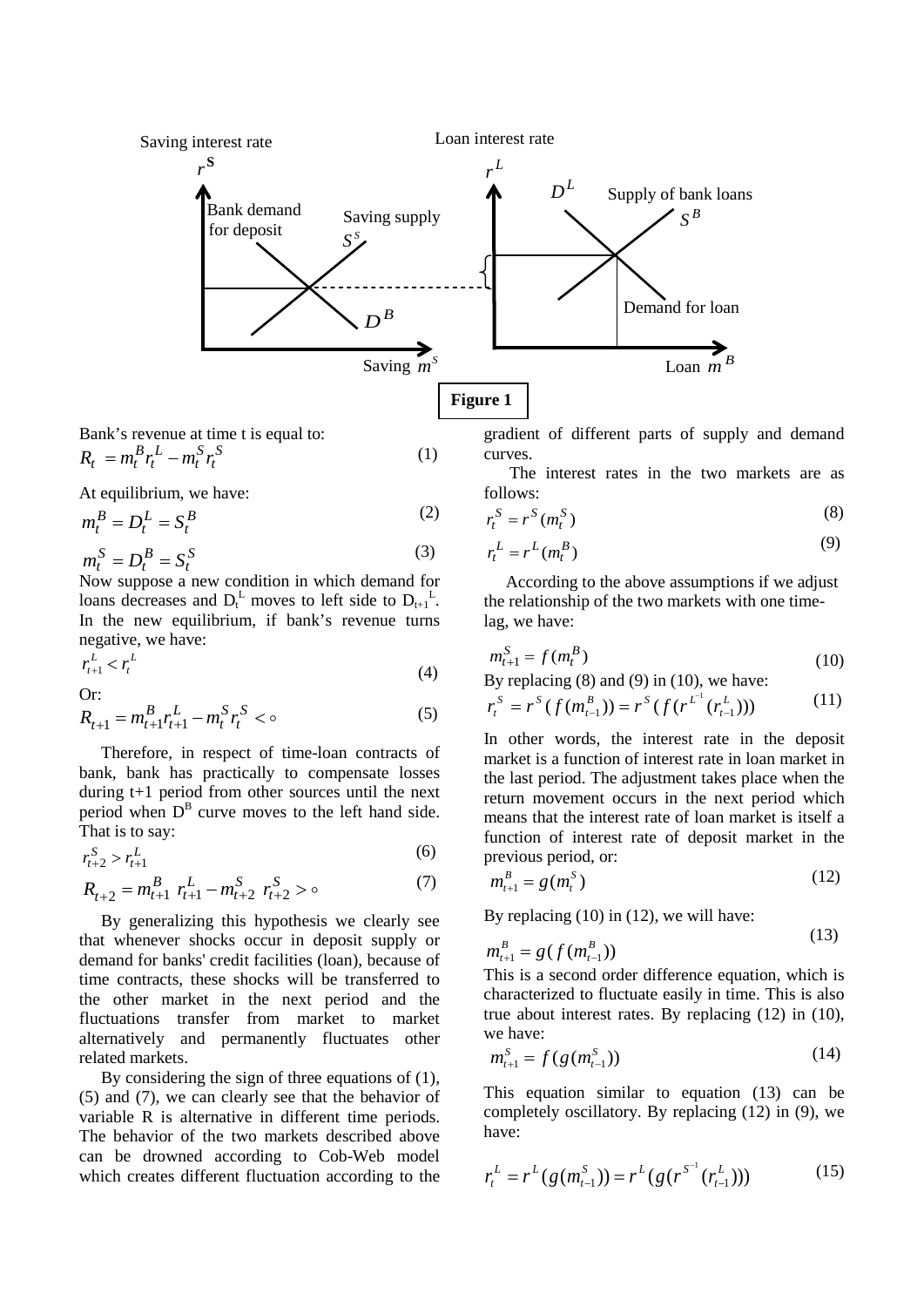Since equations (15) and (11) are function of  $m_{t-1}$ <sup>S</sup> and  $m_{t-1}$ <sup>B</sup> these two variables can completely be oscillatory according to (14) and (13). Therefore, interest rate similar to the amount of deposits (savings) and loans in both loans and deposits markets can fluctuate.

## **4 Transfer of Fluctuations from Money sector to Real sector**

 Although the transfer of monetary fluctuations to real sector can be clearly seen and understood, but in order to clarify the subject, we consider the equilibrium at macro level and its relation with interest rate fluctuations induced by the banking behavior. According to national accounting relationship we can write:

| $gdp = con + inv + gov + ex - im$ |                                        |      |  |  |  |  |
|-----------------------------------|----------------------------------------|------|--|--|--|--|
| $gde = con + sav + tax + tr$      |                                        | (16) |  |  |  |  |
| $gdp = gde$                       |                                        |      |  |  |  |  |
| In which:                         |                                        |      |  |  |  |  |
| gdp                               | Gross domestic product                 |      |  |  |  |  |
| gde                               | Gross domestic expenditure             |      |  |  |  |  |
| Consumption<br>con                |                                        |      |  |  |  |  |
| inv                               | Investment                             |      |  |  |  |  |
| gov                               | Government expenditure                 |      |  |  |  |  |
| ex                                | Export                                 |      |  |  |  |  |
| im                                | Import                                 |      |  |  |  |  |
| sav                               | Saving                                 |      |  |  |  |  |
| tax                               | Tax                                    |      |  |  |  |  |
| tr                                | Transfer payment to outside            |      |  |  |  |  |
| By                                | solving equation (16), the equilibrium |      |  |  |  |  |

condition in macro economy will be obtained:

 $(inv-sav) + (gov-tax) + (ex-im-tr)$  (17)

Foreign exchange markets relate international capital markets to real sector through foreign exchange rates and financial derivatives such as options, futures, forward contracts and time deposit certificates where these markets also oscillatory affect the real sector through interest rate similarly. However, for simplicity, we do not consider it and according to equations (15) and (11), we will only consider the two variables of investment and saving as functions of interest rates of saving deposits and loans  $(r^S \text{ and } r^L)$ . In other words, the equilibrium condition in the economy in time t will be as follows:

$$
(inv_t(r_t^L) - sav_t(r_t^S)) + (gov_t - tax_t) + (ex_t - im_t - tr_t) = 0
$$
 (18)

By replacing  $r_t^s$  and  $r_t^L$  from equations (15) and (11) in equilibrium condition, we will have:

$$
(\text{inv}_{t}\left(r^{L}(g(r^{S^{-1}}(r_{t-1}^{L})))\right) - \text{sav}_{t}\left(r^{S}(f(r^{L^{1}}(r_{t-1}^{L})))\right) + (\text{gov}_{t} - \text{tax}_{t}) + (\text{ex}_{t} - \text{im}_{t} - \text{tr}_{t}) = 0
$$
\n(19)

If the government has balanced fiscal policy which means (gov<sub>t</sub> - tax<sub>t</sub>)=0 and the trade balance is also balanced (ex<sub>t</sub> - im<sub>t</sub> - tr<sub>t</sub>)=0, again the equilibrium (19) is a second order difference equation which can lead the economy into disequilibrium in different times. In other words, the mathematical behavior of equation (19) will be different regarding the behavioral characteristic of saving and loan contracts and the reaction of depositors and borrowers (investors) to interest rates of deposits and loans, which can show any kind of oscillatory behavior. Nevertheless, this behavior cannot be expanding (diverging) or dampening (converging) forever, because disequilibrium tends to zero in long run. Therefore, necessarily even if the equilibrium is a moving equilibrium, it should oscillate around its long run equilibrium and this phenomenon creates economic cycles.

It may be necessary to brief the same by using fiscal policy (gov<sub>t</sub> - tax<sub>t</sub>). According to Keynes theory, we can compensate disequilibrium in equation (18). But by injecting financial resources to the economy equal to  $(gov_t - tax_t) > 0$ , the excess government budget at time t *Ceteris Paribus* will be government debt to the central bank at time t+1 and disrupts budget balance. As a result, the government has to levy more tax to compensate this deficit in the next period, which leads to recession and disequilibrium and fluctuation in the next period. The same is true about the last parentheses of equation (19) about trade balance (ex – im – tr). By creating export incentives and import barriers for imports at time t, government increases the trade balance equal to  $(ex - im - tr) > 0$ , and by increase of exchange rate for the period  $t+1$ , exchange stability will be disrupted and we will face deficit in foreign trade which will have negative effects on the economy and creates fluctuations.

# **5 Capability of Second Order Difference Equations in Explaining Fluctuations**

 In order to clarify the second order difference equations' behavior further, we will brief the time trend dynamism of linear non-homogenous difference equation with fixed coefficients. Consider a linear non-homogeneous second order difference equation with constant L and fixed coefficients of "a" and "b":

$$
y_{t+2} + ay_{t+1} + by_t = L
$$
 (20)  
According to the amounts of "a" and "b", the time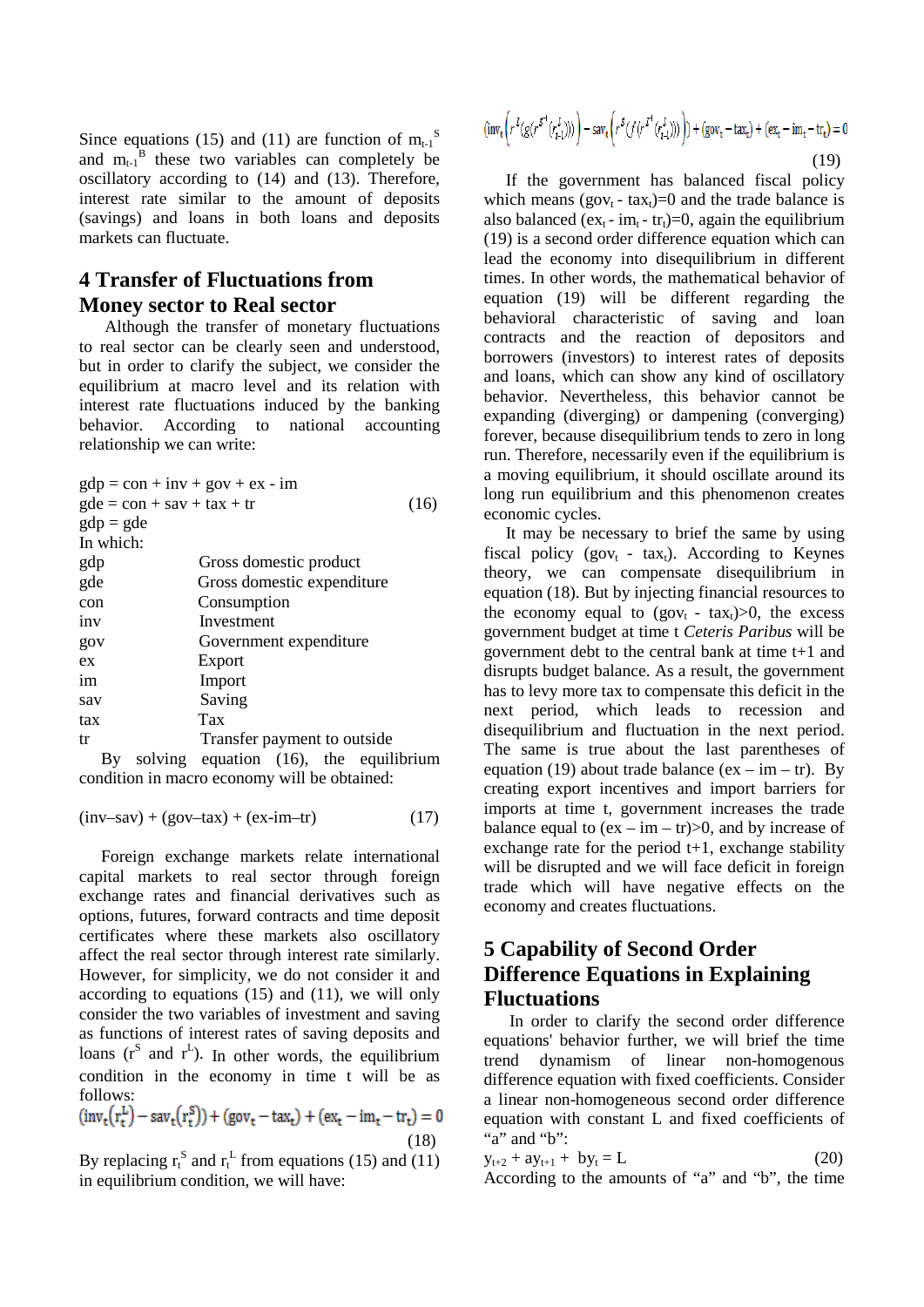trend of this equilibrium can be linear or non-linear for each Particular Solution. By foregoing L for the time being, the Complementary Function will be as follow:

$$
y_{t+2} + ay_{t+1} + by_t = 0 \tag{21}
$$

This difference equation has the following second order Characteristic Equation with roots x', x":

 $x^{2} + ax + b = 0$   $x', x'' = (-a \pm \sqrt{a^{2} - 4b})/2$  (22) The Final Solution is in the form of the sum of "Particular Solution" ( $y_p=M$ ) (by solving the nonhomogeneous equation) and "Complementary Function":  $y_t = A(x')^t + B(x'')^t + y_p$ 

In case, the equation has two real positive or zero roots, when both of these roots are real and less than one, by increase of t,  $y_t$  tends to constant M (figure 2). But if  $x'=1$  and  $x''<1$ , when t increases,  $y_t$  tends to A+M (figure 3). If  $x''=1$  and  $x' < 1$ , when t increases,  $y_t$  will finally tend to B+M. If one of the roots is bigger than the other  $(x > 1)$  and B and A are both positive, by increase of  $t$ ,  $y_t$  will increase (figure 4). If  $A < 0$  and  $B > 0$ , the result depends on whether x' or x" is larger. At the preliminary stages, by increase of t, the amount of  $y_t$  is more affected by the term whose root is larger (figure 5).



In case, the two roots are real and negative (or zero), when x",  $x' < 0$ , when t is even,  $(x'')^t$  and  $(x')^t$  will be positive, and when t is odd, these items will be negative. This causes  $y_t$  to oscillate in successive periods. If the absolute value of both roots are less than one,  $0 \le |x'|$ ,  $|x''| \le 1$ ; which means:  $-1 \le x'$ ,  $x'' \le 0$ , by increase of t,  $|A(x')^t|$ ,  $|B(x'')^t|$  will reduce and the amount of  $y_t$  tends towards M and finally will fit on line  $y_p = M$  (figure 6). If  $x' = -1$  and  $-1 < x'' < 0$ ,  $A(X')^t$ 

does not depend on the amount of t, but only on its being odd or even. When t is even, the last expression is equal to A and when it is odd, it will be equal to –A. Also by increase of t, the amount of  $B(x'')^t$  will decrease and  $y_t$  oscillatory tends to  $A(x')^t + M$  and  $A(-1)^t + M$  (figure 7). When x',x"<-1,  $y_t$  fluctuation will increase by the increase of t and the root with higher absolute value, will have a more effective role in fluctuations of  $y_t$  (figure 8).



In case, one root is positive and the other is negative, the absolute value of the larger root will have more effects on  $y_t$ . The following cases may occur:

If  $1 \ge x' \ge 0$  and  $|x'| \ge |x''|$ , y<sub>t</sub> will finally tend to M

(figure 2).

If  $x'=1$  and  $|x'|>|x''|$ ,  $y_t$  tends to A+M (figure 3).

If  $x$ '>1 and  $|x'|$ >|x"|, the increase of t will increase  $y_t$ (figure 4).

If  $-1 < x' < 0$  and  $|x'| > |x''|$ , by increase of t, the amount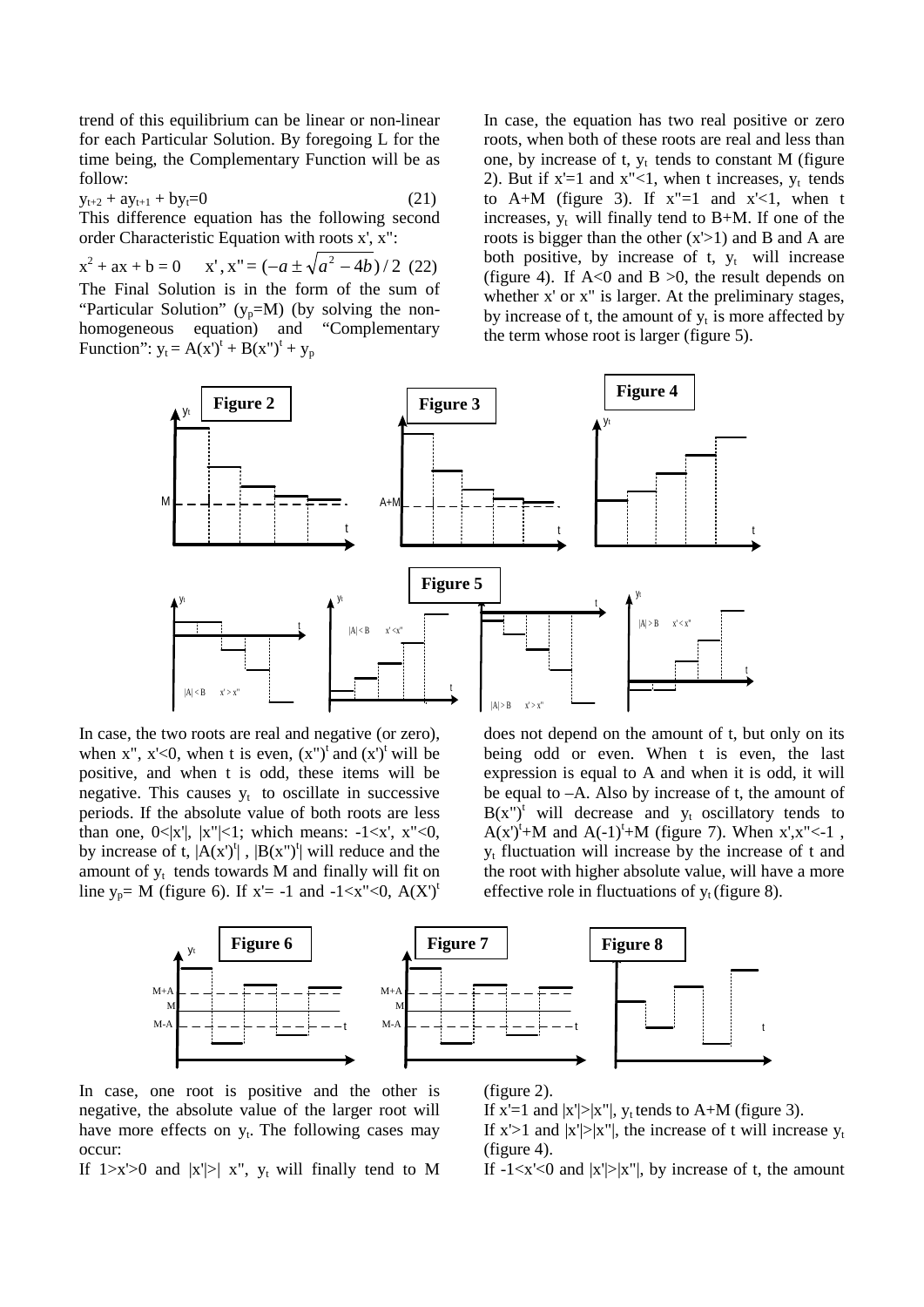of  $y_t$  will fluctuate and finally tend to M (figure 6).

If  $x'=-1$  and  $|x'|>|x''|$ , by the increase of t,  $y_t$  will oscillate around A+M and –A+M (figure 9).

If  $x' < -1$  and  $|x'| > |x''|$ ,  $y_t$  will have expanding fluctuations in relation with M when t increases (figure 8).

If  $x' = -x''$ , changes in  $y_t$  depends on the sign of A, B and larger absolute value of A in relation with B and vice versa.



In case, the roots are double and real, the solution of the difference equation will be as follows:

 $y_t = Ax^t + Btx^t + M$  (23)

If  $x>1$ , Btx<sup>t</sup> will increase by the increase of t and will have an expanding time trend.

If  $x=1$ , and  $Btx<sup>t</sup> = Bt$ , we will have a similar case to previous one.

If  $0 < x < 1$ , Btx<sup>t</sup> tends to zero when t increases. This trend is not compensated by the expanding trend of t and when t increases,  $x^t$  will be more than t and therefore, the term  $Btx^t$  will tend to zero.

If  $-1 \lt x \lt 0$ , we have a trend similar with the case  $0 < x < 1$ , except that the term Btx<sup>t</sup> has a fluctuation trend which tends to zero.

If x=-1, the trend of Btx<sup>t</sup> is similar with x=1, but with fluctuations.

If  $x \le -1$ , the result is similar with  $x > 1$ , but with fluctuations.



In case, the roots are imaginary or complex, the solution of the difference equation will be:

 $y_t = D^t [E \cos(tR) + F \sin(tR)] + M$  (24) Where the roots of the complex characteristic equation will be c±di and its module will be  $D=\sqrt{c^2+d^2}$ . The term in the bracket has an iterated fluctuation in each  $360^\circ$ . In other words,  $y_t$  has a cycle equal to  $t=360^{\circ}/R$ . Since Sin R=d/D, if for example R=60°, the range of the cyclical movement will be  $t=360^{\circ}/60^{\circ}$ .

For,  $\theta$ =tR the curves Sin $\theta$  and Cos $\theta$  in the figure 10 have symmetrical cycles. Since amount of t is discrete, t may not be located at the beginning or middle of those cycles; therefore, figures 11, 12 and 13 look unbalanced. The term in the brackets of equation (24) has smooth fluctuations, but when reaches to power t, if  $D>1$ , by increase of t,  $D<sup>t</sup>$  will increase and multiplied by the amount of the brackets in equation (24) will increase the fluctuations (figure 11).



If  $D=1$ ,  $D^t$  will also be equal to 1 and will have no effects on the amount of the bracket and  $y_t$  will have a monotonous (smooth) fluctuations (figure 12).

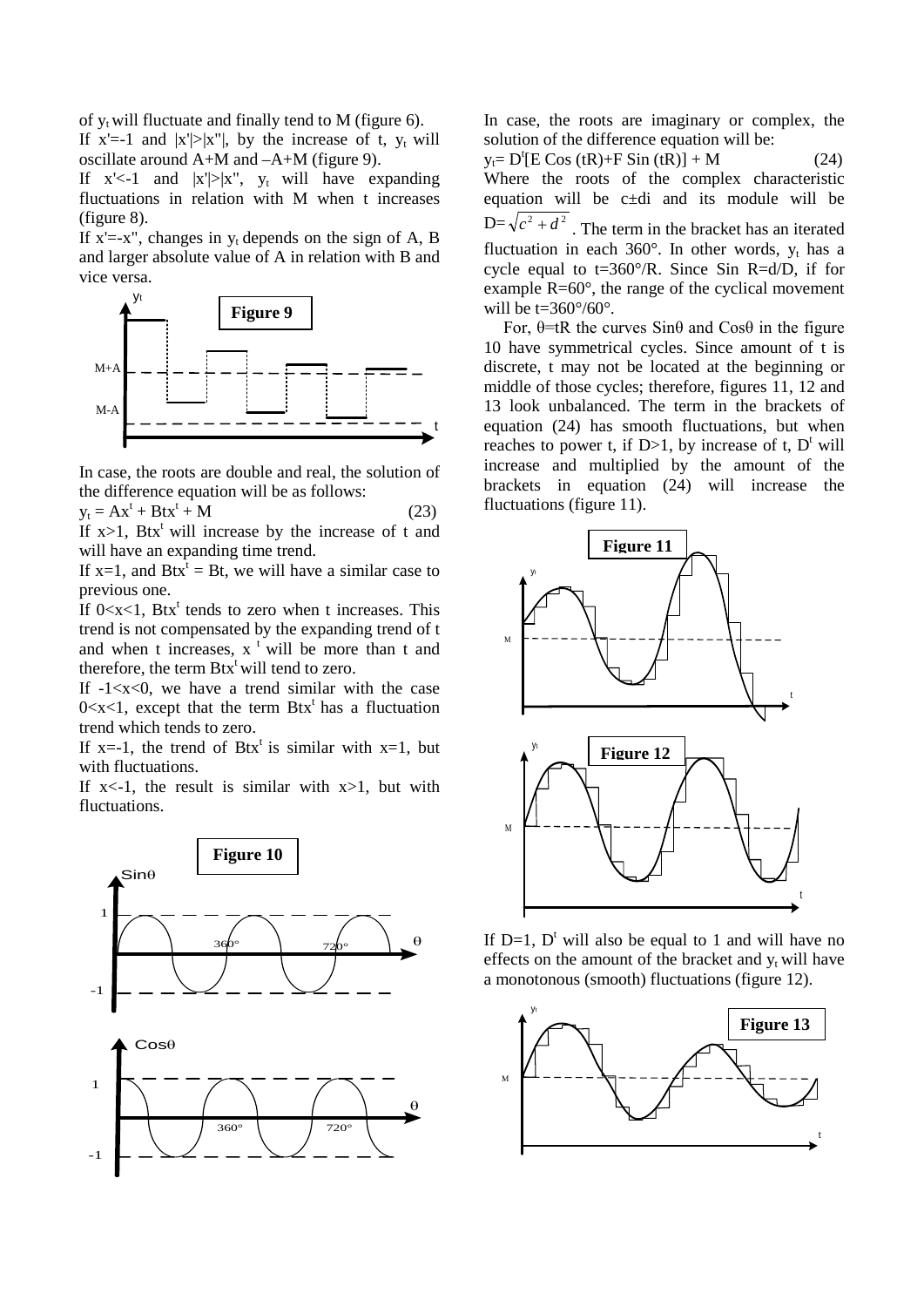

If  $D<1$ , when t increases,  $D<sup>t</sup>$  decreases and fluctuations of  $y_t$  will tend to zero (figure 13). If we have a Particular Solution, (this solution may be in the form of M, Mt or  $Mt^2$ ), we define  $y_p$  as the temporary equilibrium of  $y_t$ . But if the Particular

Solution is not fixed, the equilibrium will be moving. For example, the Particular Solution can be in the form of  $y_p=bt$  where the difference equation has no temporary equilibrium and bt is a moving equilibrium (figure 14).

In general, for a second order homogenous difference equation with constant coefficients such as:

$$
y_t + by_{t-1} + cy_{t-2} = 0 \tag{25}
$$

With the help of figure 15 we can describe the time trend of  $y_t$  by considering the coefficients of difference equation (b, c) and the roots of characteristic equation.



In figure  $(15)$ :

Area I: includes (I", I'): oscillatory dampening fluctuation (complex roots, module<1)

Area II: includes (II", II'): explosive oscillatory fluctuation (complex roots, module>1)

Area III: dampening and non-oscillatory (real roots, less than one)

Area IV: finally dampening and without oscillation (real roots, both positive, one larger than and the other less than one)

Area V: non-dampening and without oscillation (real roots and larger than one)

Area VI: oscillatory dampening (real roots, both negative with absolute values less than one)

Area VII: explosive with oscillation (real roots, both negative with absolute values larger than one)

Area VIII: finally explosive with oscillation (real roots, both positive and less than one)

Area IX: dampening without oscillation (real roots, both positive and less than one)

Area X: finally explosive without oscillation (real roots with opposite signs, the positive root is larger than one and the absolute value of the negative root is less than one)

Area XI: finally explosive without oscillation (real roots, with opposite signs, the absolute value of both roots are larger than one and the absolute value of the positive root is larger)

Area XII: dampening with oscillation (real roots with opposite signs, the absolute value of both roots less than one)

Area XIII: finally explosive with oscillation (real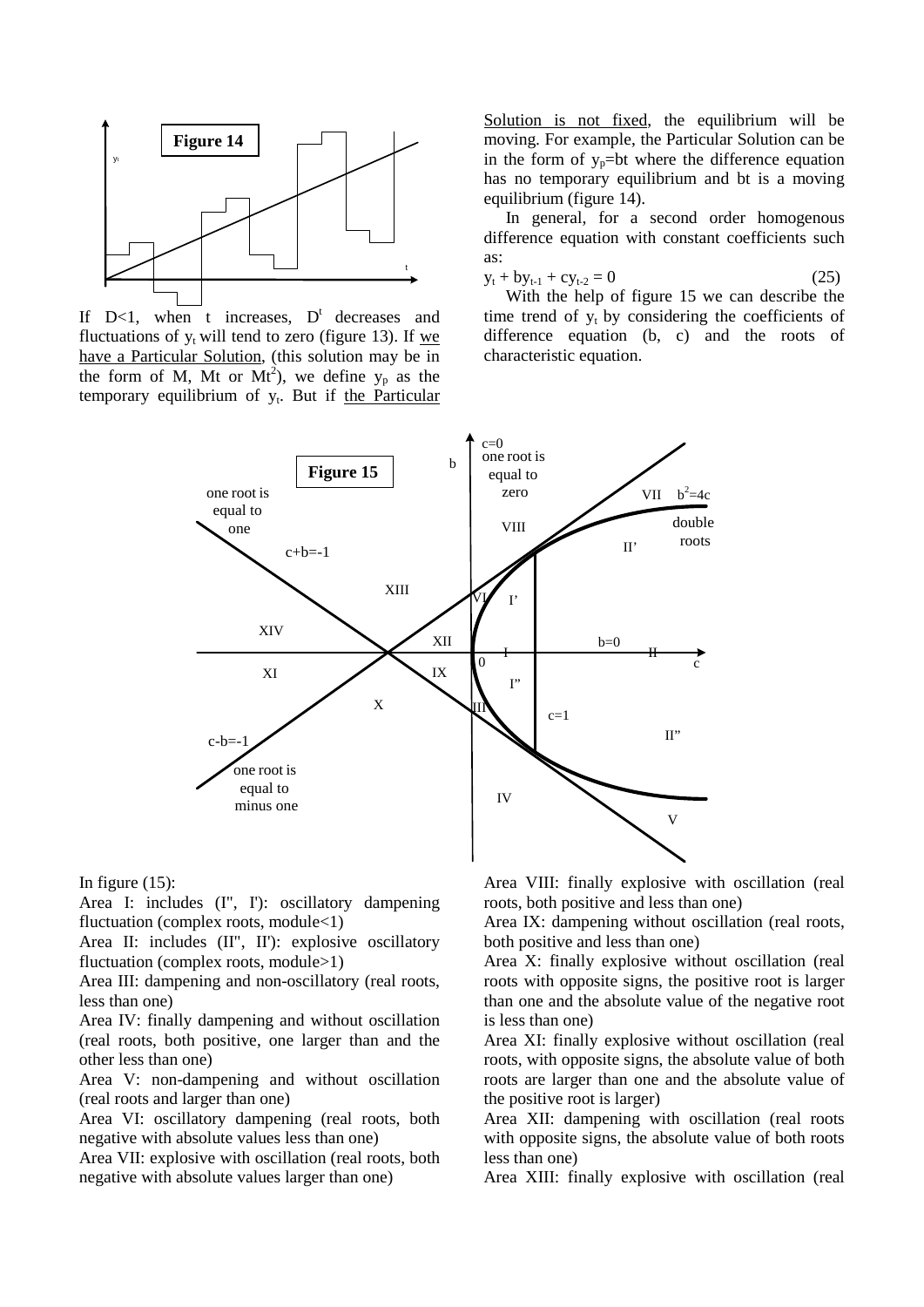roots with opposite signs, the absolute value of the negative root is larger than one and the positive root is less than one)

Area XIV: finally explosive with oscillation (real roots with opposite signs, the absolute value of both roots are larger than one and the absolute value of the negative root is larger than the positive root)

In analyzing the time trend of  $y_t$  in a second order difference equation, the characteristics of being real roots, complex roots and double roots, their signs, the absolute value of them and being larger or smaller than one, are critical. In figure 15, many other areas can be enumerated and studied like all the points located on drawn lines and curve, or at the intersection of them and so on, but we stop here [4].

It may be noted that all the above analyses are only about second order non-homogeneous difference equations with a constant term and fixed coefficients. Nevertheless, if the constant term is a function of time or the difference equation is not linear, or has a higher order, or the coefficients are functions of time,  $y_t$  will have different trends which create moving equilibriums with various fluctuations. The mathematical behavior of this kind of equations can be coinciding with difference equation in the previous discussion about interest rates and deposit and loan sources which create fluctuations in money and capital markets that can easily fluctuates the supply and demand in real sector through investment and consumption demands functions.

### **6 Empirical Investigations**

To test the time structure of the interest rate the following interest rates were selected for a long period since 1948 till present (International Financial Statistics, Country Note 2010, USA):

*Discount Rate (End of Period):* Rate at which the Federal Reserve Bank of New York discounts eligible paper and makes advances to member banks. Borrowing from a Federal Reserve Bank may take the form either of discounts of short-term commercial, industrial and other financial paper or of advances against government securities and other eligible collateral. Federal Reserve advances to or discounts for member banks are usually of short maturity up to fifteen days.

*Federal Funds Rate:* Weighted average rate at which banks borrow funds through New York brokers.

*Commercial Paper Rate:* Rate on three-month commercial paper of nonfinancial firms. Rates are quoted on a discount basis and interpolated from data on certain commercial paper trades settled by the Depository Trust Company.

*Treasury Bill Rate:* Weighted average yield on multiple-price auctions of 13-week treasury bills.

*Certificate of Deposit Rate:* Average of dealer offering rates on nationally traded certificates of deposits.

*Lending Rate:* Base rate charged by banks on shortterm business loans.

*Mortgage Rate:* Contract rate on 30-year fixed-rate first mortgages.

*Government Bond Yield: Long-Term and Short-Term:* Yield on actively traded treasury issues adjusted to constant maturities. Yield on treasury securities at constant maturity are interpolated by the U.S. Treasury from the daily yield curve. This curve, which relates the yield on security to its time of maturity, is based on the closing market bid yields on actively traded treasury securities in the over-the-counter market. These market yields are calculated from composites of quotations obtained by the Federal Reserve Bank of New York. Medium-Term rate refers to three-year constant maturities. Long-term rate refers to ten year constant maturities.

Figure 16 shows the time path of different interest rates during the sample period.

To show the oscillatory natures of the interest rates we need to test that the equations (11) and (15) hold true. That is why these two equations are difference equations with (at least) orders 2 or more. Using data of the Unites States of America for the period of 1948-2009, we try to show that equation (11) and (15) are oscillatory and therefore the source of oscillation will be transferred to equations (18) and (19) which are the equilibrium condition of the macro-economy. We can conclude that the source of oscillation is emanated from interest rates to real sector, and the interest rates are the source of cycles in the economy.

We test the hypothesis that do various interest rates obey oscillatory behaviors? Therefore, ten types of short term, medium term and long-term interest rates were selected. We fit a second order linear non-homogenous difference equation to all 10 interest rates as given by (20). Table 1 shows all estimated parameters are statistically significant and proves that a second order linear difference equation time structure exists for all 10 selected interest rates. Table 2 shows all short-term interest rates' second order homogeneous linear difference equations have complex characteristic roots; but the roots for medium and long-terms interest rates are real. These results prove that the source of fluctuations in real economy comes from short-term interest rates,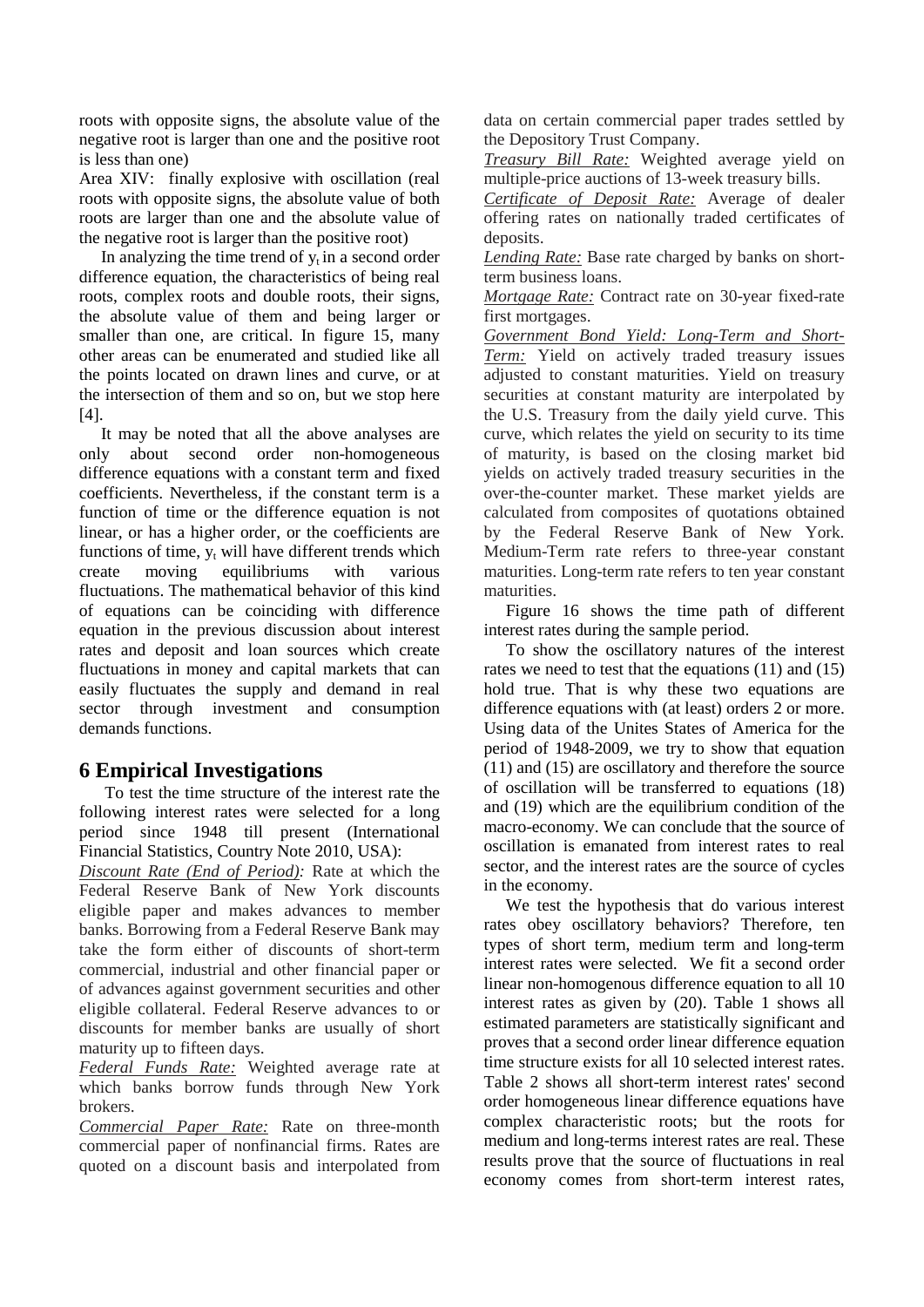though medium and long-term interest rates have real characteristic roots and dampening behaviors.

Since values of D in short-term rates are less than or nearly equal to or greater than one, the forms of oscillations will be as shown by figures 11 to 13. On the other side, the medium and long-term interest rates have real characteristic roots, which

each one of the pairs is close to one and another is much less than one. Therefore, the medium and long-term interest rates have time path similar to figures 2 and 3 and have dampening behaviors.



**Figure 16. Different interest rates time trend. USA (%) for 1948-2009**

**Table 1. Estimation results for ten estimated equations**

| <b>Dependent Variable</b>                              |               |      | $Y_t = B_0 + B_1.Yt_{-1} + B_2.Y_{t-2}$ |       |           |           |             |
|--------------------------------------------------------|---------------|------|-----------------------------------------|-------|-----------|-----------|-------------|
|                                                        | <b>Sample</b> | obs. | $\mathbf{Y}_{t}$                        | $B_0$ | $\beta_1$ | $\beta$ , | ${\bf R}^2$ |
| <b>Certificates of Deposit Rate (secondary market-</b> | 1967-2009     | 43   | <b>CDR</b>                              | 1.412 | 1.173     | $-0.405$  | 0.714       |
| 3 months)                                              |               |      | t-Stat.                                 | 2.124 | 7.828     | $-2.675$  |             |
| <b>Commercial Paper Rate</b>                           | 1974-2009     | 36   | <b>CPR</b>                              | 1.092 | 1.208     | $-0.406$  | 0.761       |
|                                                        |               |      | t-Stat.                                 | 1.609 | 7.807     | $-2.564$  |             |
| <b>Discount Rate (End of Period)</b>                   | 1950-2009     | 60   | <b>DR</b>                               | 0.877 | 1.168     | $-0.349$  | 0.774       |
|                                                        |               |      | t-Stat.                                 | 2.387 | 9.376     | $-2.786$  |             |
| <b>Federal Funds Rate</b>                              | 1957-2009     | 53   | <b>FFR</b>                              | 1.159 | 1.121     | $-0.332$  | 0.721       |
|                                                        |               |      | t-Stat.                                 | 2.241 | 8.255     | $-2.445$  |             |
| <b>Lending Rate (Prime Rate)</b>                       | 1950-2009     | 60   | <b>LPR</b>                              | 1.193 | 1.195     | $-0.364$  | 0.799       |
|                                                        |               |      | t-Stat.                                 | 2.553 | 9.559     | $-2.962$  |             |
| <b>Treasury Bill Rate(Bond Equivalent-3 month)</b>     | 1977-2009     | 33   | <b>TBRBE</b>                            | 0.920 | 1.212     | $-0.384$  | 0.768       |
|                                                        |               |      | t-Stat.                                 | 1.412 | 7.048     | $-2.153$  |             |
| <b>Mortgage Rate</b>                                   | 1974-2009     | 36   | <b>MR</b>                               | 0.713 | 1.301     | $-0.386$  | 0.874       |
|                                                        |               |      | t-Stat.                                 | 1.140 | 7.983     | $-2.339$  |             |
| <b>Treasury Bill Rate</b>                              | 1950-2009     | 60   | <b>TBR</b>                              | 0.738 | 1.173     | $-0.330$  | 0.792       |
|                                                        |               |      | t-Stat.                                 | 2.126 | 9.257     | $-2.614$  |             |
| Govt. Bond Yield: Long Term (10 year)                  | 1956-2009     | 54   | <b>GBYLT</b>                            | 0.511 | 1.103     | $-0.180$  | 0.880       |
|                                                        |               |      | t-Stat.                                 | 1.491 | 7.973     | $-1.319$  |             |
| Govt. Bond Yield: Medium Term (3 year)                 | 1950-2009     | 60   | <b>GBYMT</b>                            | 0.539 | 1.127     | $-0.222$  | 0.856       |
|                                                        |               |      | t-Stat.                                 | 1.656 | 8.668     | $-1.718$  |             |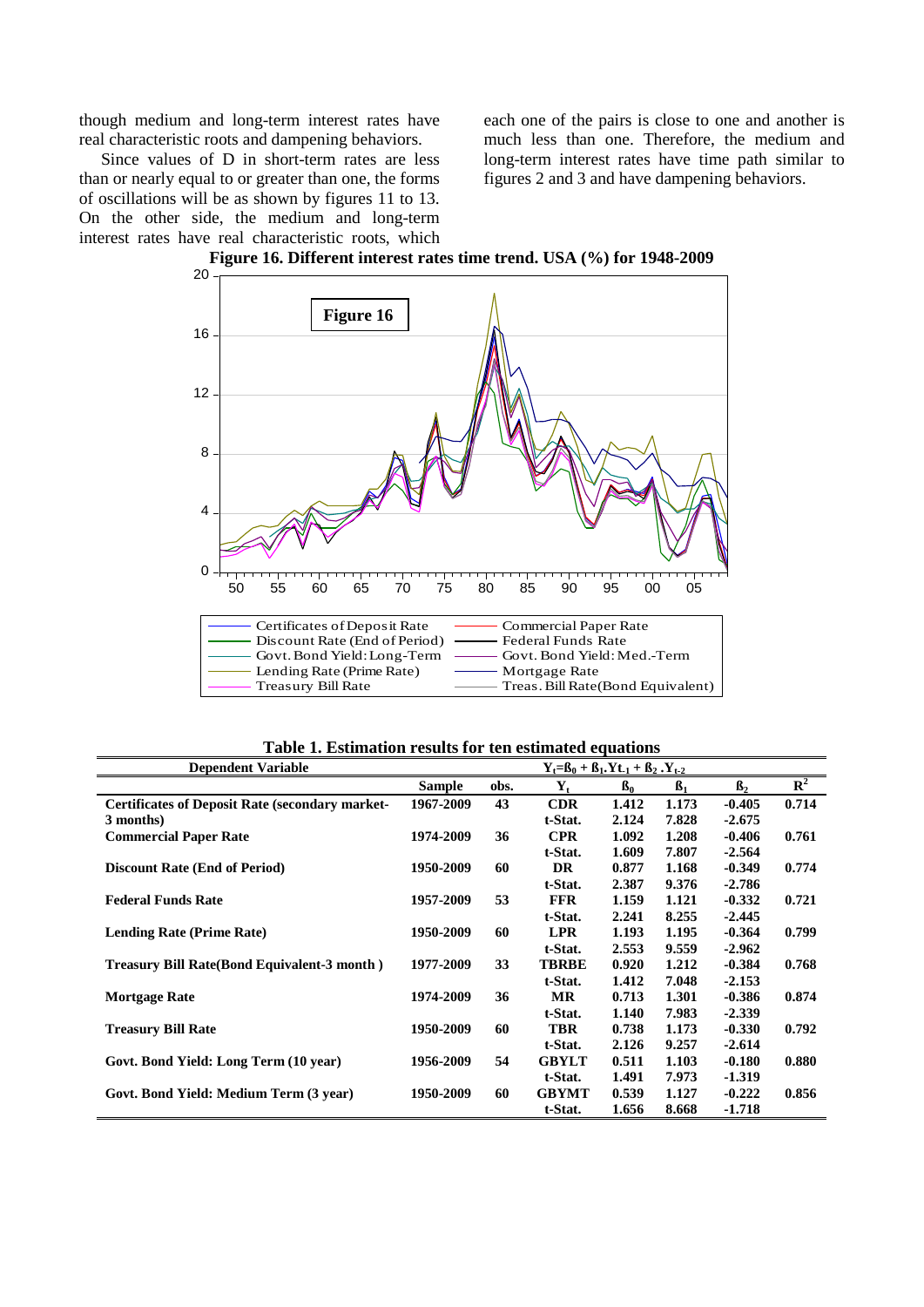|              | <b>Variables</b>                                                  | $y_{t+2} = a_y, y_{t+1} + b_y, y_t + L$ |       |       | Real    | Imag.       |       | <b>Characteristic</b><br>roots |                     |
|--------------|-------------------------------------------------------------------|-----------------------------------------|-------|-------|---------|-------------|-------|--------------------------------|---------------------|
|              |                                                                   | a                                       | b     | L     | roots   | $\mathbf c$ | d     | D                              | x', x''             |
| <b>CDR</b>   | <b>Certificates of Deposit Rate</b><br>(secondary market-3 month) | $-1.173$                                | 0.405 | 1.412 | complex | 0.586       | 0.865 | 1.045                          | $0.586 \pm 0.865$ i |
| <b>CPR</b>   | <b>Commercial Paper Rate</b>                                      | $-1.208$                                | 0.406 | 1.092 | complex | 0.604       | 0.878 | 1.065                          | $0.603 \pm 0.877$ i |
| <b>DR</b>    | <b>Discount Rate (End of Period)</b>                              | $-1.168$                                | 0.349 | 0.877 | complex | 0.584       | 0.831 | 1.016                          | $0.584 \pm 0.830$ i |
| <b>FFR</b>   | <b>Federal Funds Rate</b>                                         | $-1.121$                                | 0.332 | 1.159 | complex | 0.561       | 0.804 | 0.980                          | $0.560 \pm 0.803$ i |
| <b>LPR</b>   | <b>Lending Rate (Prime Rate)</b>                                  | $-1.195$                                | 0.364 | 1.193 | complex | 0.598       | 0.849 | 1.039                          | $0.597 \pm 0.849$ i |
| <b>TBRBE</b> | <b>Treasury Bill Rate (Bond)</b><br>Equivalent-3 month)           | $-1.212$                                | 0.384 | 0.920 | complex | 0.606       | 0.867 | 1.058                          | $0.606 \pm 0.866$ i |
| <b>MR</b>    | <b>Mortgage Rate</b>                                              | $-1.301$                                | 0.386 | 0.713 | real    |             |       |                                | 0.843, 0.458        |
| <b>TBR</b>   | <b>Treasury Bill Rate</b>                                         | $-1.173$                                | 0.330 | 0.738 | real    |             |       |                                | 0.705, 0.469        |
| <b>GBYLT</b> | Govt. Bond Yield: Long Term<br>$(10 \text{ year})$                | $-1.103$                                | 0.180 | 0.511 | real    |             |       |                                | 0.903, 0.200        |
| <b>GBYMT</b> | <b>Govt. Bond Yield: Medium</b><br>Term (3 year)                  | $-1.127$                                | 0.222 | 0.539 | real    |             |       |                                | 0.872, 0.255        |

**Table 2. Characteristic roots of the second order linear difference equations**

### **7 Conclusions**

This paper examines the sources of business cycles. We tried to find the initiator of business cycles, which is in fact the dynamic structure of different interest rates. The study shows that there is important lag structure between deposit interest rates and loan interest rates. The observed lag structure actually forms a second order difference equation behavior in banking sector as source of fluctuations, which starts from money sector and expands to real economy. We tested this hypothesis on United States interest rates data for the long period of 1948-2009. The estimated results show that short-term interest rates are the source of fluctuations. The estimated dynamic equations for short-term interest rates had complex characteristic roots that let the equations be oscillatory. The longterm and medium-term interest rates equations had real characteristic roots and were not oscillatory.

#### *References:*

- [1] Baumol, William. J. and Ralph Turvey (1951) Economic Dynamics. New York: Macmillan Press.
- [2] Baumol, William. J. (1958) Topology of Second Order Linear Difference Equations with Constant Coefficients. Econometrica 26: 258–287.
- [3] Beaudry, Paul, and Alain Guay (1996) What Do Interest Rates Reveal about the Functioning of Real Business Cycle Models? Journal of Economic Dynamics and Control 20, 1661-1682.
- [4] Bidabad, Bijan (1990) Difference Equations and the Stability of Equilibrium Dynamism. [http://www.bidabad.com/doc/difference](http://www.bidabad.com/doc/difference-equations.pdf)[equations.pdf](http://www.bidabad.com/doc/difference-equations.pdf)
- [5] Bidabad, Bijan (2006) Macroeconometric

Model of Iran version 6.0, General Technical Document. Tehran: Monetary and Banking Research Academy (MBRA), Central Bank of Iran.

[http://www.bidabad.com/doc/model6english1](http://www.bidabad.com/doc/model6english1.pdf) [.pdf](http://www.bidabad.com/doc/model6english1.pdf)

- [6] Bidabad, Bijan (2010) Stabilizing Business Cycles by PLS Banking and Ethic Economics. [http://www.bidabad.com/doc/pls](http://www.bidabad.com/doc/pls-business-cycles-en.pdf)[business-cycles-en.pdf](http://www.bidabad.com/doc/pls-business-cycles-en.pdf)
- [7] Bidabad, Bijan (2010) Fluctuations and Business Cycles Prevention by New Financial Instruments and Banking Structure Reform. [http://www.bidabad.com/doc/Fluctuations](http://www.bidabad.com/doc/Fluctuations-and-Cycles.pdf)[and-Cycles.pdf](http://www.bidabad.com/doc/Fluctuations-and-Cycles.pdf)
- [8] Bidabad, Bijan (2004) Economic-Juristic Analysis of Usury In Consumption And Investment Loans and Contemporary Jurisprudence Shortages in Exploring Legislator Commandments. Proceeding of the 2<sup>nd</sup> International Islamic Banking Conference. Monash University of Malaysia. 9-10 September. Reprinted in: National Interest, Journal of the Center for Strategic Research, 2 (1), winter 2006, pp. 72-90. Tehran, Iran. <http://www.bidabad.com/doc/reba-en.pdf>
- [9] Blankenau, William and M. Ayhan Kose with Yi, Kei-Mu (2001) Can World Real Interest Rates Explain Business Cycles in A Small Open Economy? Journal of Economic Dynamics and Control 25, 867-889.
- [10] Block, Walter and William Barnett II (2007) On Laidler Regarding The Austrian Business Cycle Theory. Review of Austrian Economics 20 (1): 43-61.
- [11] Fisher, Irving (1933) The Debt-Deflation Theory of Great Depressions. Econometrica 1 (4), 337-357. [http://fraser.stlouisfed.org/docs/meltzer/fisdeb](http://fraser.stlouisfed.org/docs/meltzer/fisdeb33.pdf)